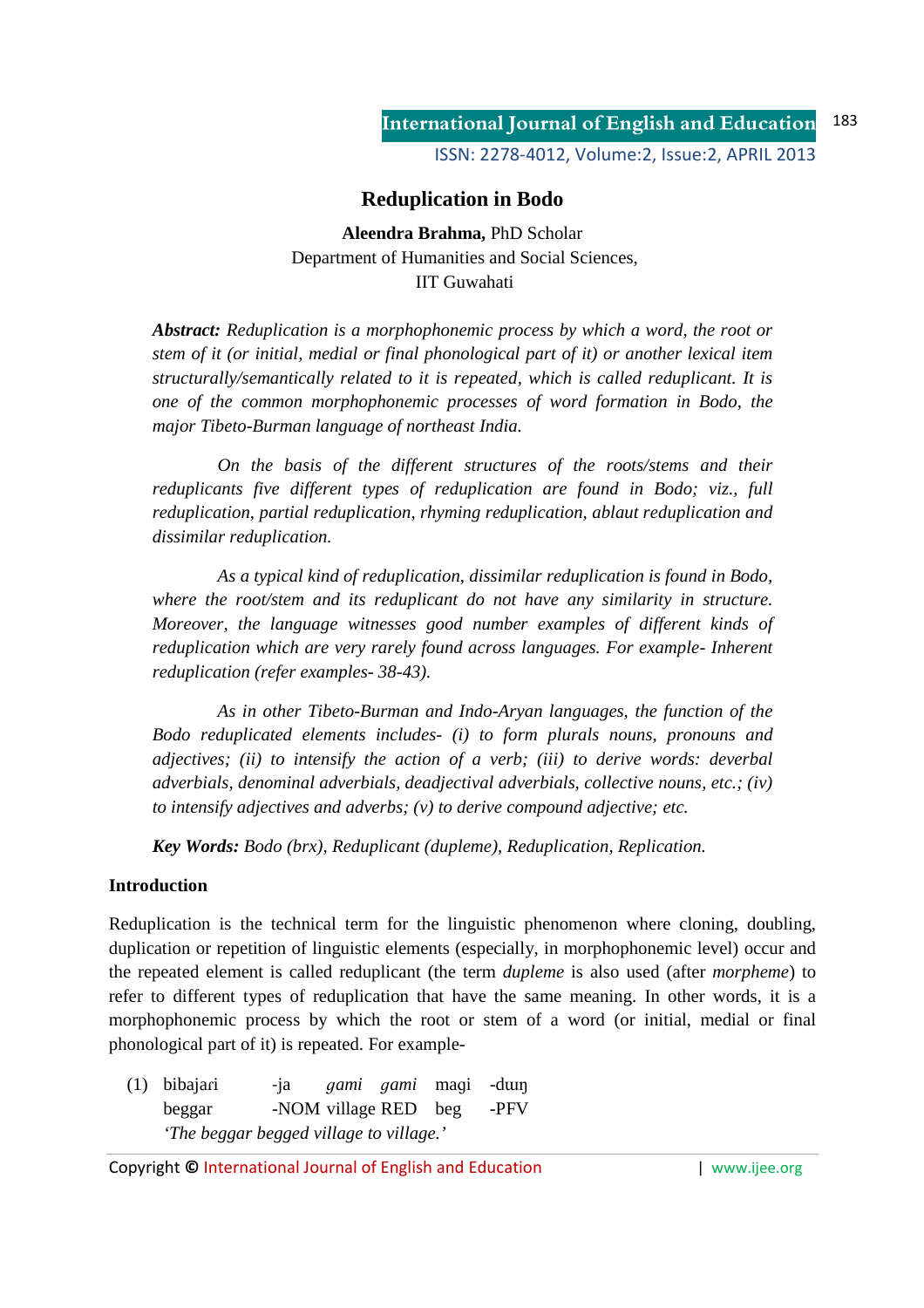ISSN: 2278-4012, Volume:2, Issue:2, APRIL 2013

| sumsri                               | $-1a$                |  | <i>mini mini</i> p <sup>h</sup> ui -dui -muin |             |  |                      |  |  |  |
|--------------------------------------|----------------------|--|-----------------------------------------------|-------------|--|----------------------|--|--|--|
| Swmsri                               |                      |  | -NOM smile RED come -PFV -PST                 |             |  |                      |  |  |  |
| 'Swmsri came smiling.'               |                      |  |                                               |             |  |                      |  |  |  |
| $(3)$ k <sup>h</sup> uowuo           | k <sup>h</sup> uowuo |  | qab                                           |             |  | -dum dao $k^h$ uowuo |  |  |  |
| cuckoo                               | <b>RED</b>           |  | crv                                           | -PFV cuckoo |  |                      |  |  |  |
| 'Cuckoo is singing (cuckoo cuckoo).' |                      |  |                                               |             |  |                      |  |  |  |

 Reduplication is used in inflections to convey a grammatical function such as plurality as in (1) above, intensification, etc., and in lexical derivation to create new words as in (2) above. It is also a regular process of expressing onomatopoeic words as in (3) above. It is found in a wide range of languages and language groups, though its level of linguistic productivity varies.

 There are also considerable set of reduplications of parts of words in Bodo. In general, only the repetition of final part of root/stem is found in Bodo. For instance-

| (4) | hamk <sup>h</sup> ren | $kh$ ren        | hinzaosa |
|-----|-----------------------|-----------------|----------|
|     | thin                  | <b>RED</b>      | girl     |
|     | 'very thin girl'      |                 |          |
| (5) | $kh$ aobo             | $b\sigma$       | ZO.      |
|     | still                 | <b>RED</b>      | sit      |
|     | 'Sit very still.'     |                 |          |
| (6) | <i>sumzru</i>         | $Z \mathcal{L}$ | sikhla   |
|     | light dark            | <b>RED</b>      | girl     |
|     | 'dark girl'           |                 |          |
| (7) | hait <sup>h</sup> a   | $t^ha$          | sengra   |
|     | short                 | RED             | boy      |
|     | 'very short boy'      |                 |          |

 In most cases, in Bodo, the reduplicant of the final part of a root/stem adds some degree of intensification of the word. So, this sub-phenomenon of reduplication functions like an inflectional process.

*Examples from Other Languages:* 

<u>.</u>

| (8) ja: 'themselves' $\rightarrow$ ja: ja: 'they to them <sup>30</sup>                          | ( <i>Kham</i> language)   |
|-------------------------------------------------------------------------------------------------|---------------------------|
| (9) $q^{w}\acute{e}l$ 'to speak' $\rightarrow q^{w}\acute{e}lq^{w}el$ 'talkative' <sup>31</sup> | ( <i>Salish</i> language) |

 $30$ David E. Watters. A grammar of Kham (Cambridge: Cambridge University Press, 2002).

Copyright **©** International Journal of English and Education | www.ijee.org

Bavid E. Waters. Tr gramma or remain (cannotingly: cannotingly can even for the fit of the salish CVC either?. In D. Gerdts and L. Matthewson (Eds.). *Studies in Salish linguistics in honor of M. Dale Kinkade*. (University of Montana Occasional Papers in Linguistics (Vol. 17). Missoula, MT: University of Montana, 2004).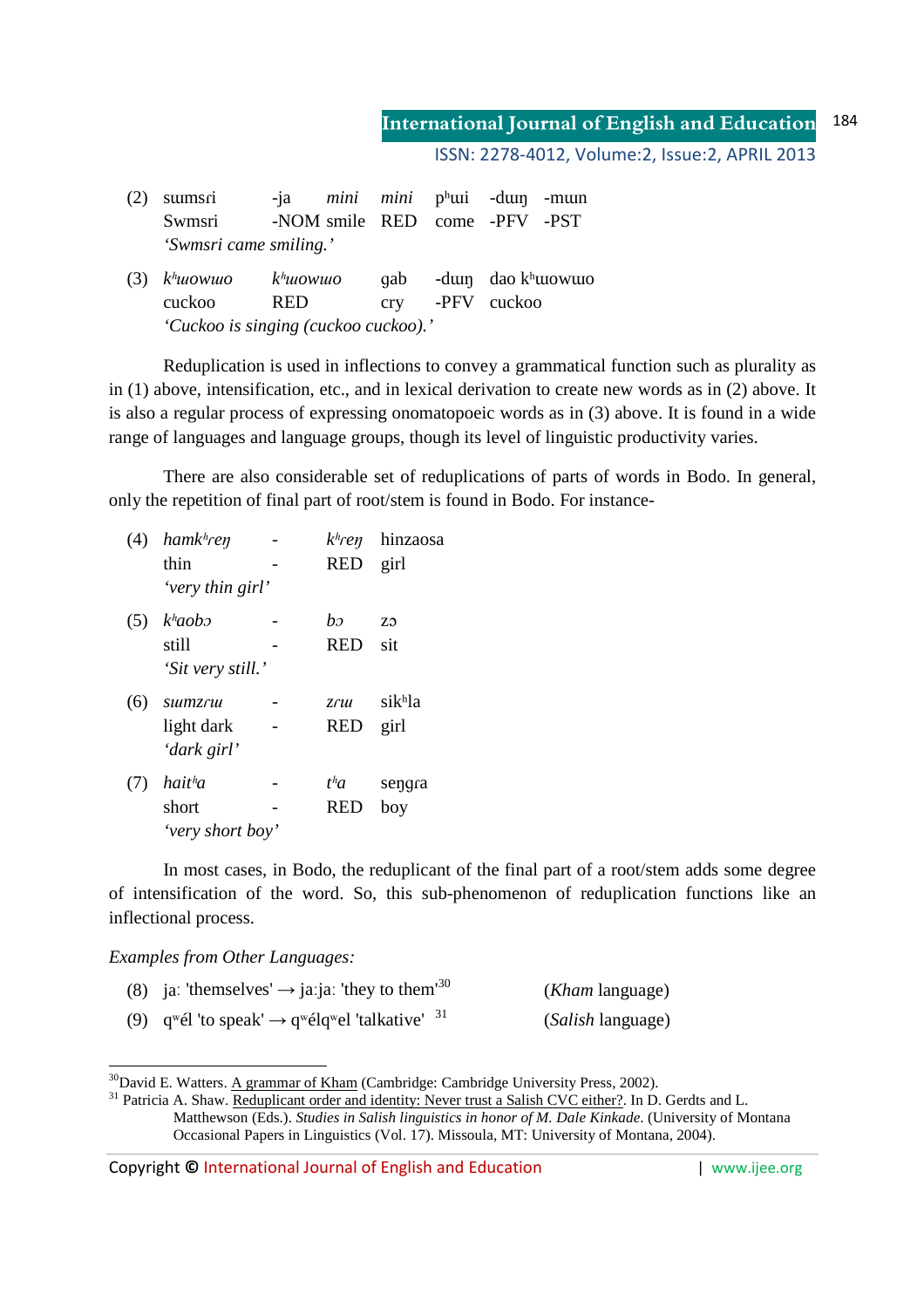ISSN: 2278-4012, Volume:2, Issue:2, APRIL 2013

(10) takin 'sock'  $\rightarrow$  takinkin 'to wear socks<sup>32</sup> (*Marshallese* language)

## **Methodology**

Before going to work in this particular area on the Bodo language I went through available literature on this area and tried to find out the problems, and undescribed and underdescribed things in the reduplications in Bodo. Then, I tried to sort out things more or less related to reduplication and to formulate and present them in this paper. However, as there are limited resources in this area, this study is mainly based on the primary data.

 Being a native speaker of the language under study I collected data from books through scanning and speeches through observation with my intuition on the language and analysed them using Leipzig Glossing Conventions for interlinear morpheme-by-morpheme analysis, and classified them into different sub-classes to distribute them to concerned types of reduplication found in linguistics tradition.

### **Types of Reduplication in Bodo**

On the basis of different grounds reduplication, as a phenomenon, can be subdivided into different subtypes. The major grounds include structural point of view and degree of sameness of the structures and meanings of the reduplicant and the root/stem reduplicated. Some of the possible types based on the data collected and analysed for this study are considered in the following discussion.

 On the basis of the structures of the reduplicants and the reduplicated roots/stems, reduplication can be divided into two different subtypes, namely, *full* reduplication and *partial*  reduplication. These types of reduplication are discussed below illustrations of different examples.

## **Full Reduplication**

-

 Full reduplication involves a reduplication of the entire word. It can also be termed as exact Reduplication. This type of reduplication reduplicates the root/stem/word without any change in the structure of the reduplicated root/stem/word. For example-

|                                         | $(11)$ zun som som zun -ni qami -ao berai -hui -jui |  |  |  |  |                                                  |  |  |  |  |
|-----------------------------------------|-----------------------------------------------------|--|--|--|--|--------------------------------------------------|--|--|--|--|
|                                         |                                                     |  |  |  |  | we time RED we -GEN village LOC visit -DIST -HAB |  |  |  |  |
| 'Sometimes we go to visit our village.' |                                                     |  |  |  |  |                                                  |  |  |  |  |

- (12) sikhiri -phur -a *bibar bibar* bidui sub -dun<br>butterfly -PL -NOM flower RED nectar suck -PFV  $butterfly$   $-PI$   $-NOM$  flower RED nectar suck *'Butterflies are sucking nectar flower to flower.'*
- $(13)$  gezer gezer middle RED *'sometimes/ in the middles'*

<sup>&</sup>lt;sup>32</sup> Edith Moravcsik. Reduplicative constructions. In J. H. Greenberg (Ed.), Universals of human language: Word structure (Vol. 3, pp. 297-334) (Stanford, CA: Stanford University Press 1978).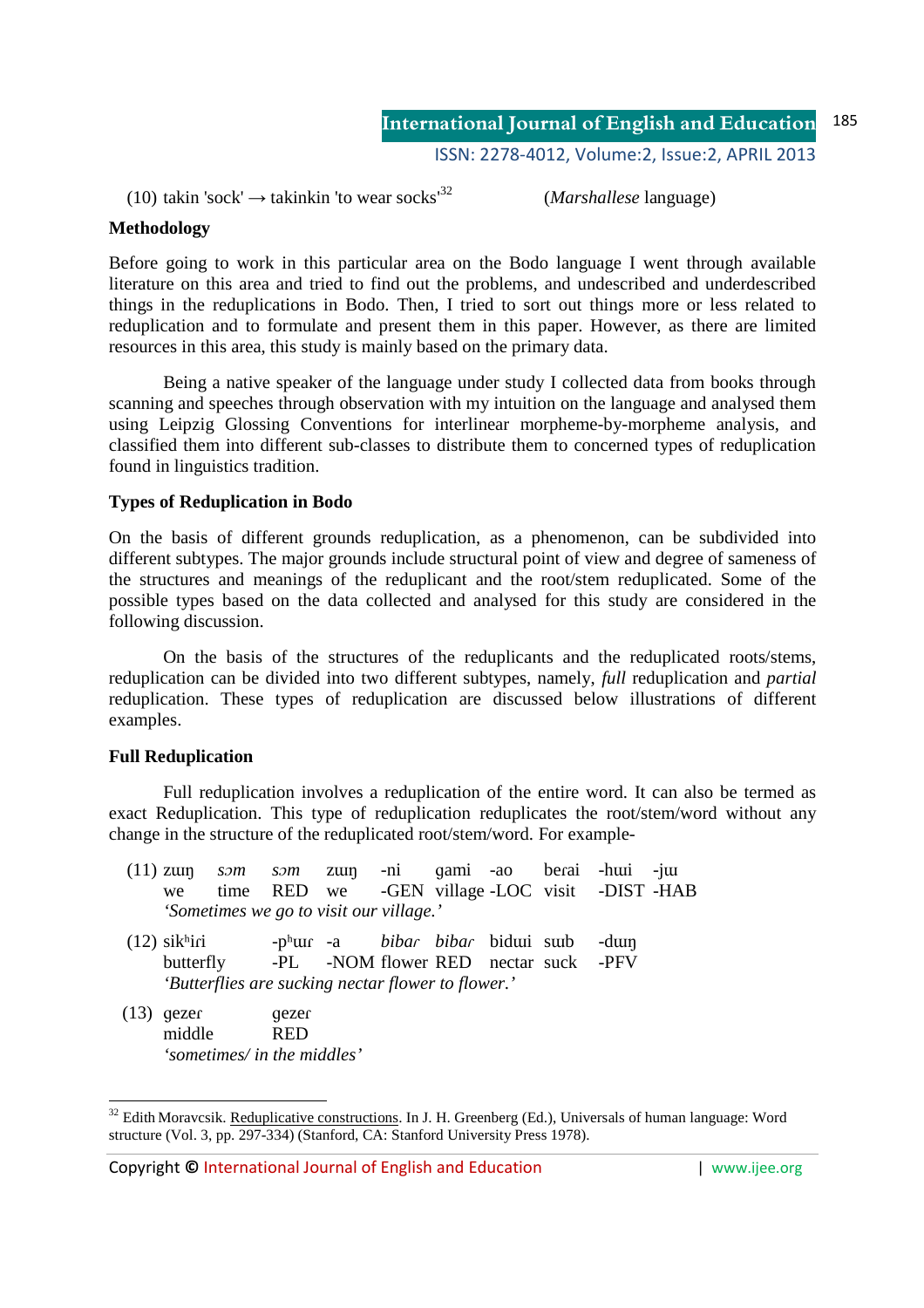(14) mɯzaŋ mɯzaŋ good RED *'good (PL)'*

# **Partial Reduplication**

Partial reduplication involves a reduplication of only a part of the reduplicated root/stem. That part is very often called phonological because it is, in almost all cases, reduplication of some phonological part of the reduplicated root/stem. So, we can analyse the reduplicants as syllable units. For example, reduplication of the last consonant-vowel-consonant (CVC), consonantvowel (CV), consonant-consonant-vowel-consonant (CCVC), consonant-consonant-vowel (CCV), etc. sequences of the reduplicated bases; i.e. base+CV/CVC/CCV/CCVC/etc. These four structures of partial reduplicants are possible in Bodo. Some examples are given below-

CV:

|       | $(15)$ khaobo<br>still<br>'very still'    | bɔ<br><b>RED</b>   |
|-------|-------------------------------------------|--------------------|
|       | $(16)$ zathao<br>edible<br>'very edible'  | thao<br><b>RED</b> |
| CVC:  |                                           |                    |
|       | $(17)$ dulur<br>round<br>'very round'     | lur<br><b>RED</b>  |
|       | $(18)$ ranthen<br>thin<br>'very thin'     | then<br><b>RED</b> |
| CCV:  |                                           |                    |
|       | $(19)$ damble<br>flat<br>'very flat'      | ble<br><b>RED</b>  |
|       | $(20)$ sansla<br>bald<br>'very bald'      | sla<br><b>RED</b>  |
| CCVC: |                                           |                    |
|       | $(21)$ duisran<br>watery<br>'very watery' | sran<br><b>RED</b> |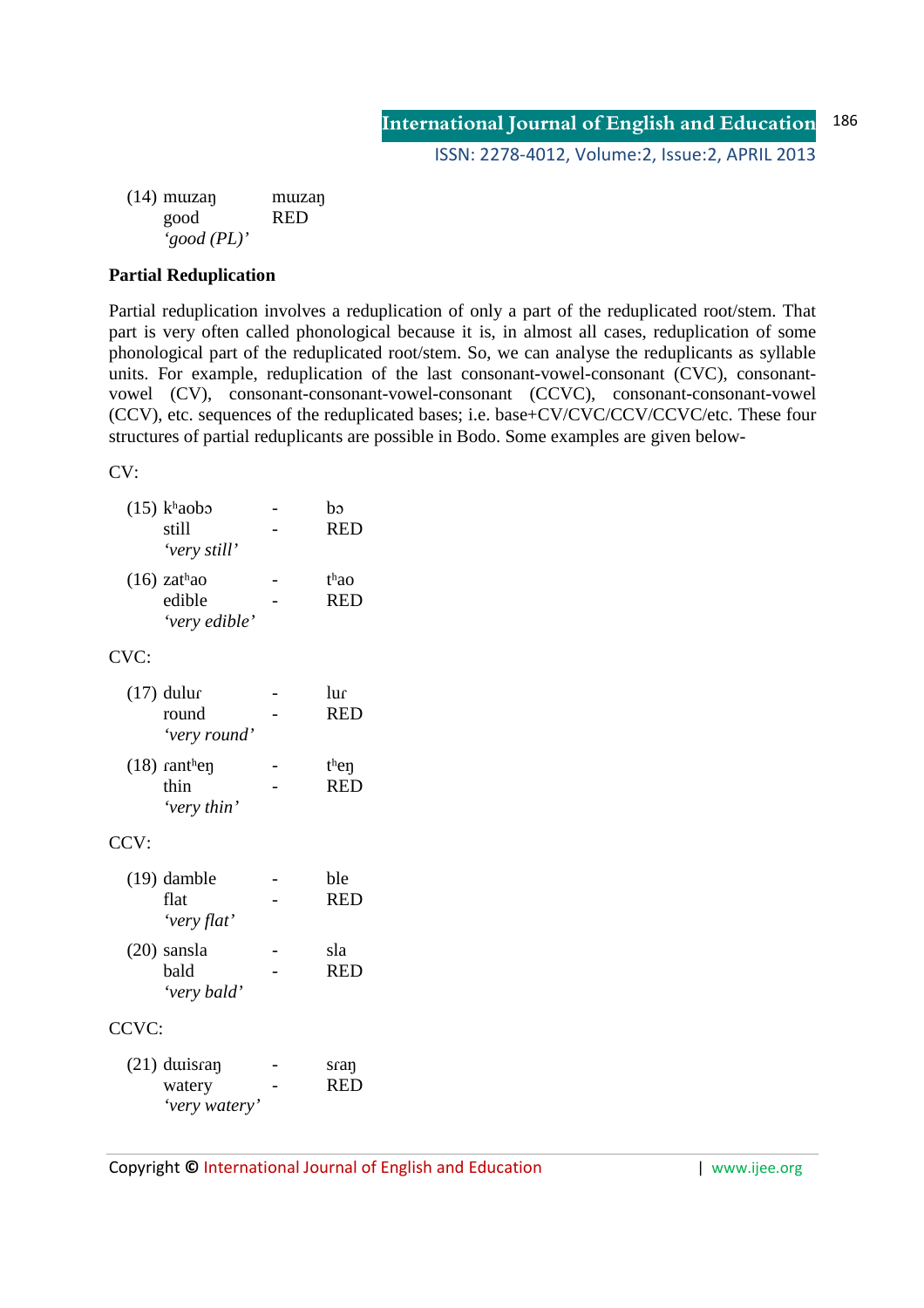ISSN: 2278-4012, Volume:2, Issue:2, APRIL 2013

 $(22)$  kʰabran - bran raucous - RED *'very harsh (voice)'* 

 Again, on the basis of the sameness of the reduplicants and the respective reduplicated roots/stems, reduplication can further be divided into, at least, three different subtypes, namely, *rhyming*, *exact* and *ablaut* reduplications.

# **Rhyming Reduplication**

In this type of reduplication, the rhyme scheme of the root/stem and its reduplicant remains the same. For example-

| $(23)$ mansi    | dumsi      |            |
|-----------------|------------|------------|
| person          | <b>RED</b> |            |
| 'people'        |            |            |
| $(24)$ mairon   |            | duiron     |
| rice (uncooked) |            | <b>RED</b> |
| 'foods'         |            |            |

# **Ablaut Reduplication**

Ablaut means 'alternation in the vowels of related word forms'. So, in this type of reduplication, the vowel sound of the reduplicant alters. For example-

 $(25)$  sigi  $-$  sogo frighten - RED *'having frightened'* (26) kʰeŋkʰɾa - kʰeŋkʰɾi bent - RED *'bent (more than an angle/arc)'* 

## **Dissimilar Reduplication**

 Another type of reduplication occurs in the formation of some compound words in Bodo, in which different word/root/stem is found to be a reduplicant of the reduplicated word/root/stem; i.e., there is not a single similarity between the word/root/stem and reduplicated word/root/stem except their semantic relationship. For example-

| $(27)$ daokha - | sila                  |
|-----------------|-----------------------|
| crow            | RED (kite)            |
| 'others'        |                       |
| $(28)$ mai      | duri                  |
| paddy -         | RED (water)           |
|                 | 'raw properties/crop' |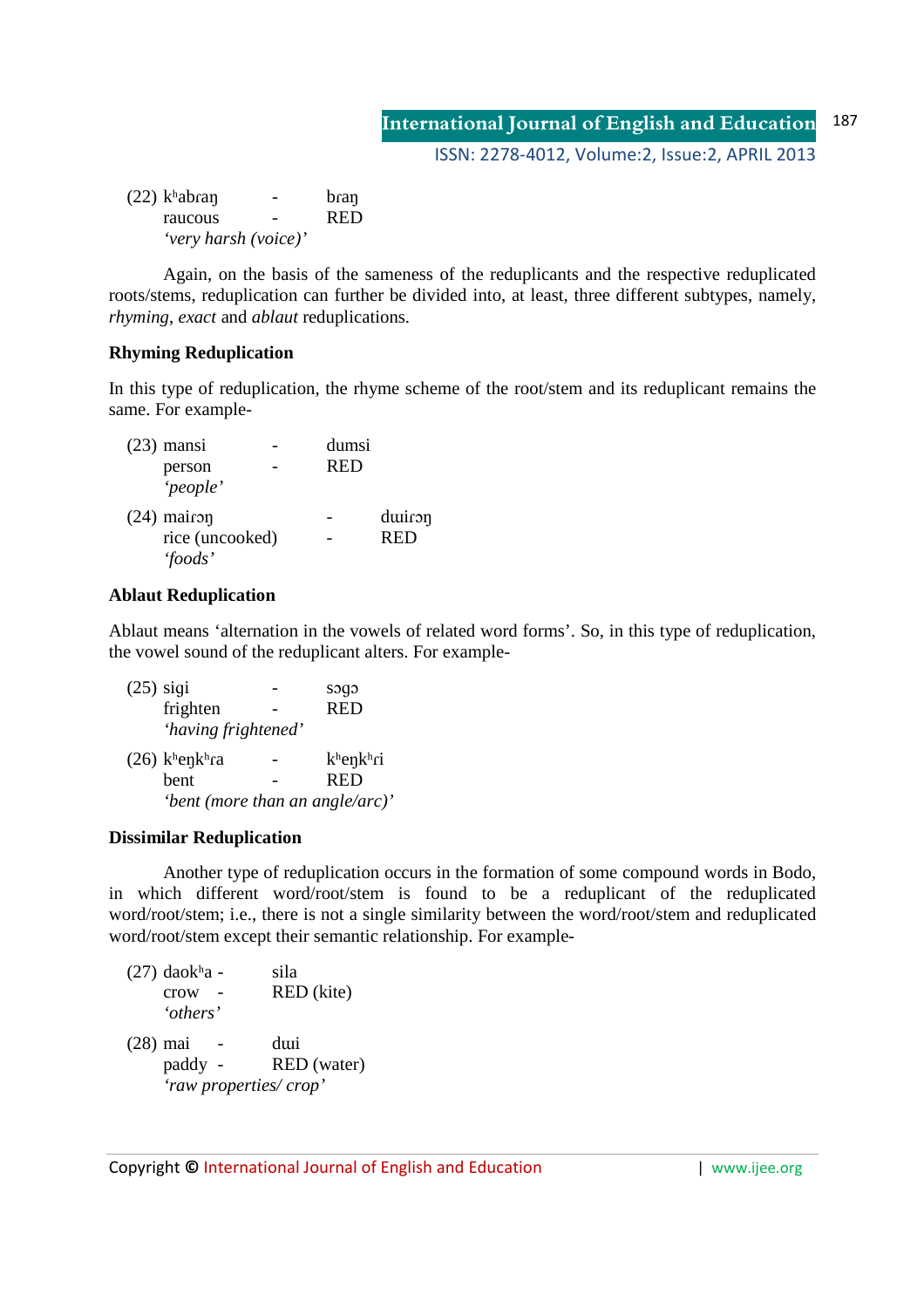ISSN: 2278-4012, Volume:2, Issue:2, APRIL 2013

 This type of reduplication is, often, not included within reduplication because the reduplicant forms of this kind of reduplication are completely different from the reduplicated root/stem. So, morphologically, dissimilar reduplication cannot be one of the types of reduplication. But, as the reduplicants in this type are somehow similar with their respective roots/stems semantically, sometimes it is called a type of reduplication. This type of reduplication can be better said to be compounding because the reduplicated forms mean some kind of compound meanings which are not exactly related to the meanings of the reduplicated forms rather more or less related to the meanings of the roots/stems and their respective reduplicants.

## **Multiple Replications**

Reduplication, as its meaning suggests, is restricted to having only one reduplicant. However, in a number of languages like Bodo, Ewe, Min Nan, Mokilese, Shipibo, Twi, etc. languages, repetition of a root/stem or a syllabic part(s) of it can occur more than once. If a root/stem is repeated twice the process is said to be *triplication*. Pingelapese (a Micronesian language spoken on the Pingelap atoll) examples of both reduplication and triplication are cited below.

| <b>Basic Verb</b> | Reduplication     | Triplication                                                       |
|-------------------|-------------------|--------------------------------------------------------------------|
| koul 'to sing'    | koukoul 'singing' | koukoukoul 'still singing'                                         |
|                   |                   | mejr 'to sleep'   mejmejr 'sleeping'   mejmejmejr 'still sleeping' |

Reduplication and Triplication in Pingelapese (Rehg 1981)

 However, reduplication has been a general term to mean *repetition* of roots/stems or their syllabic parts. Interestingly, the Bodo language witnesses repetition of roots/stems upto possible utterance in the context of the use of them.

 In most cases, further replication in Bodo occurs to show intensification and frequency/plurality of action. For example-

|                                              | $(29)$ oma -ja biphan -ni suurqidin |             |  |  |                                   | $\mathcal{S} \mathcal{U} \mathcal{U} \mathcal{L}$ |  |                   | <i>sur sur sur</i> qidin |      |
|----------------------------------------------|-------------------------------------|-------------|--|--|-----------------------------------|---------------------------------------------------|--|-------------------|--------------------------|------|
|                                              | D1Q                                 |             |  |  | -NOM tree - GEN around            |                                                   |  | round RED RED RED |                          | turn |
|                                              | -PFV -PST                           | -duin -muin |  |  |                                   |                                                   |  |                   |                          |      |
| 'The pig turned around the tree many times.' |                                     |             |  |  |                                   |                                                   |  |                   |                          |      |
|                                              |                                     |             |  |  | $(20)$ de $(1)$ defined as $(20)$ |                                                   |  |                   |                          |      |

 (30) ɡɔtʰɔ -wa *ɡɯdɯ ɡɯdɯ ɡɯdɯ ɡɯdɯ* undu -laŋ -bai child -NOM deep RED RED RED sleep -DIST -PRF *'The child has slept very deeply.'* 

#### **Reduplicant Position**

<u>.</u>

Reduplicants occur to the right of the roots/stems in Bodo. However, reduplication may be initial (i.e. prefixal), final (i.e. suffixal), or internal (i.e. infixal) $^{33}$ , but only final reduplication is possible in the Bodo language. In both the two types, full and partial reduplications, reduplicants

<sup>33</sup> http://www.wikidoc.org/index.php/Reduplication (6/21/2010).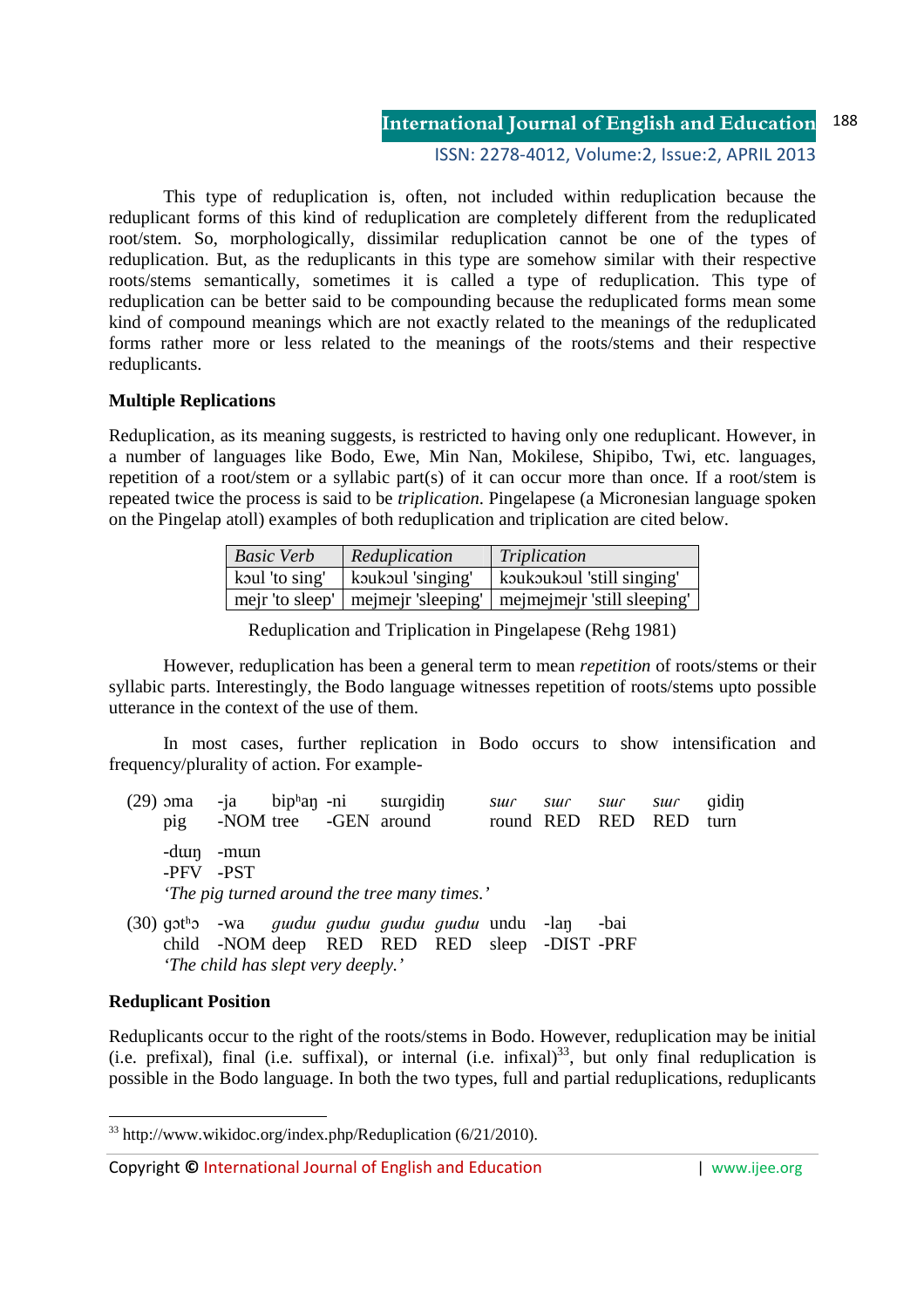ISSN: 2278-4012, Volume:2, Issue:2, APRIL 2013

follow their roots/stems. Orthographically, reduplicants occur like free words in exact reduplication and are combined with their roots/stems using hyphen in all other types of reduplication. But, still, using hyphens to connect reduplicants to their roots/stems has not been a hard and fast rule in the Bodo spelling system. Thus, the Bodo language is characterized with one of the properties of reduplications cited in a following page.

# **Copying Direction**

A reduplicant can copy the whole word/root/stem, or from either the left edge of a word which is called *left-to-right copying* or from the right edge called *right-to-left copying<sup>34</sup>*. Only the latter one is possible in Bodo. Therefore, the copying direction in Bodo can be formulated as-

Final  $R \rightarrow L$  copying

 One thing should be very clear that a reduplicated structure, i.e., a root/stem/word and its reduplicant, is a single constituent of a higher structure. Because, sometimes, some structures such as *ɡaonɯ ɡao*, *ɡaoba ɡao*, etc. look like reduplicated structures. These are not the combinations of the roots/stems/words and their respective reduplicants rather two different constituents of syntactic structures. Following illustrations of these examples can better explain this description-

 $(31)$  gao  $-\text{nu}$  gao herself/himself/itself -PTL herself/himself/itself *'she/he/it (antecedent) herself/himself/itself (anaphor)'* 

 Here, the preceding *ɡao* and the following *ɡao* are two different constituents, namely, *antecedent* and *anaphor*.

| $(32)$ qao                    | -ba | qao                    |
|-------------------------------|-----|------------------------|
| herself/himself/itself -CONJP |     | herself/himself/itself |
| 'themselves separately'       |     |                        |

 Here again, the preceding *ɡao* and the following *ɡao* are two different constituents – two different reflexive pronouns (i.e., anaphors) of two different antecedents.

 $(33)$  gao  $-z \mu$  -zun gao herself/himself/itself -INS herself/himself/itself *'each other'* 

Here also, the preceding *ɡao* and the following *ɡao* are two different constituents – two different reflexive pronouns (i.e., anaphors) of two different antecedents connected by the instrumental case marker {-zɯŋ}.

## **Syllable Structures and various Morphophonemic Processes in Reduplication**

The reduplication process in the Bodo language is controlled by the syllable structure of the roots/stems which are reduplicated. In course of deriving deverbal adverbs reduplication follows

<u>.</u>  $34$  ibid.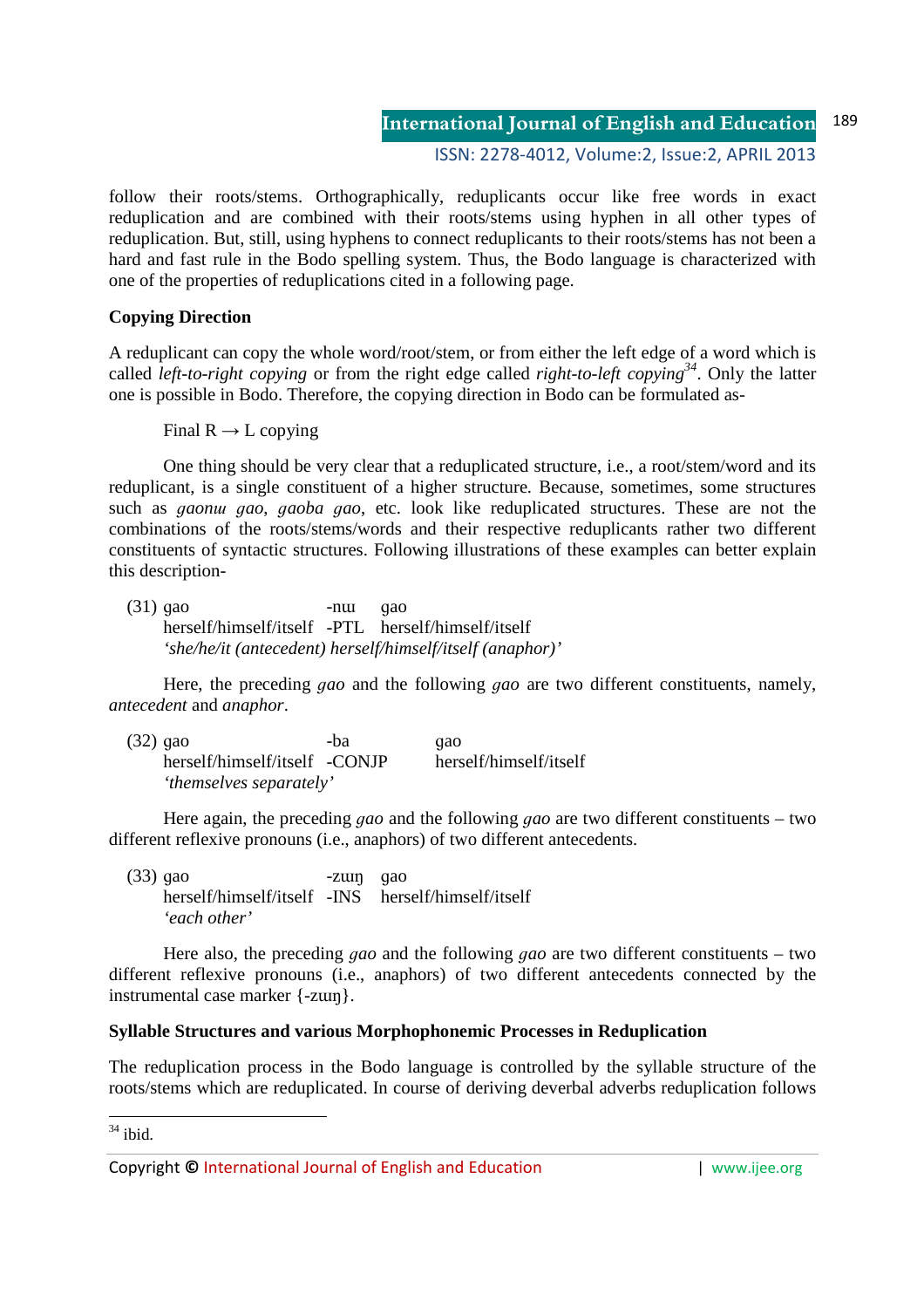ISSN: 2278-4012, Volume:2, Issue:2, APRIL 2013

a derivational rule, i.e., the adverbializing suffix  $\{-\text{ui}\}\$  occurs with the verb root/stem as well as with its reduplicant. It is obligatory in case of monosyllabic verb roots/stems whereas optional elsewhere. For example-

*Verbs → Adverbs:*

| $(34)$ k <sup>h</sup> ar<br>run | $-III1$<br>-ADVLZ<br>'Having run' | $kh$ aruui /<br><b>RED</b> |                   | *kʰar | k <sup>h</sup> ar     |
|---------------------------------|-----------------------------------|----------------------------|-------------------|-------|-----------------------|
| $(35)$ zaj<br>eat               | -wi<br>-ADVLZ<br>'Having eaten'   | zajui $/$<br><b>RED</b>    |                   | $*za$ | za                    |
| $(36)$ musa musa /              | dance RED /<br>'Having danced'    | musa -jui                  | dance -ADVLZ      |       | musajui<br><b>RED</b> |
| $(37)$ undu undu<br>sleep RED   | 'Having slept'                    | undu<br>sleep              | $-i$ ui<br>-ADVLZ |       | undujui<br><b>RED</b> |

 *\*Grammatically ill-formed.* 

### **Functions and Meanings**

Reduplication is used –

 (i) to form plurals nouns, pronouns and adjectives; e.g.- *nɔ nɔ* 'houses', *ɡami ɡami* 'villages', gao gao 'selves', sur sur 'who.PL', surba surba 'somebodies', muzan muzan 'good.PL', etc.

(ii) to intensify the action of a verb; e.g.-  $t<sup>h</sup> a\eta t<sup>h</sup> a\eta t<sup>h</sup> g\eta g\phi'$ ,  $p<sup>h</sup> u\iota t'$  come come', *labul labɯ* 'bring bring'*sao sao* 'burn burn', *za za* 'eat eat', *lɯŋ lɯŋ* 'drink drink', etc.

(iii) to derive words; (a) collective nouns (e.g.-  $\epsilon$ *ca* $\gamma$ *-cup*<sup>*h*</sup>*a* 'property', *musuo-musa* 'cattle', *tʰɯɾsi-lɔtʰa* 'kitchen utensils'), (b) adverbials from nouns (e.g.- *sɔm sɔm* 'sometimes'), (c) adverbials from adjectives (e.g.- *siɾi siɾi* 'silently'), (d) adverbials from verbs (e.g.- *ɾailai ɾailai* 'talking to each other'), etc.

 (iv) to intensify adjectives and adverbs; *dɯilɔ-lɔ* 'watery', *kʰeŋkʰɾa-kʰɾa* 'bent', *ɡɯdɯ ɡɯdɯ* 'deeply', *sɯɾ sɯɾ* 'round and round', *kʰɯlɯ kʰɯlɯ* 'breezily', etc.

(v) to derive compound adjective;  $k<sup>h</sup>ui<sup>r</sup>um-dui<sup>r</sup>um 'sweet-and-sour', p<sup>h</sup>ura-suma 'not$ so white/dark', *haja-zɯowa* 'not so short/long', etc.

## **Inherent Reduplication**

There are also large number of words which are already in reduplicated forms, i.e., they are always used in reduplicated forms as single words. For example- *ziɾi ziɾi* 'flowingly', *ɡɯnɯɡɯtʰɯ* 'confused', *sɯkʰɯ-mɯkʰɯ* 'like a flash', *ɯlaŋ ɯlaŋ* 'freely', onomatopoeic words such as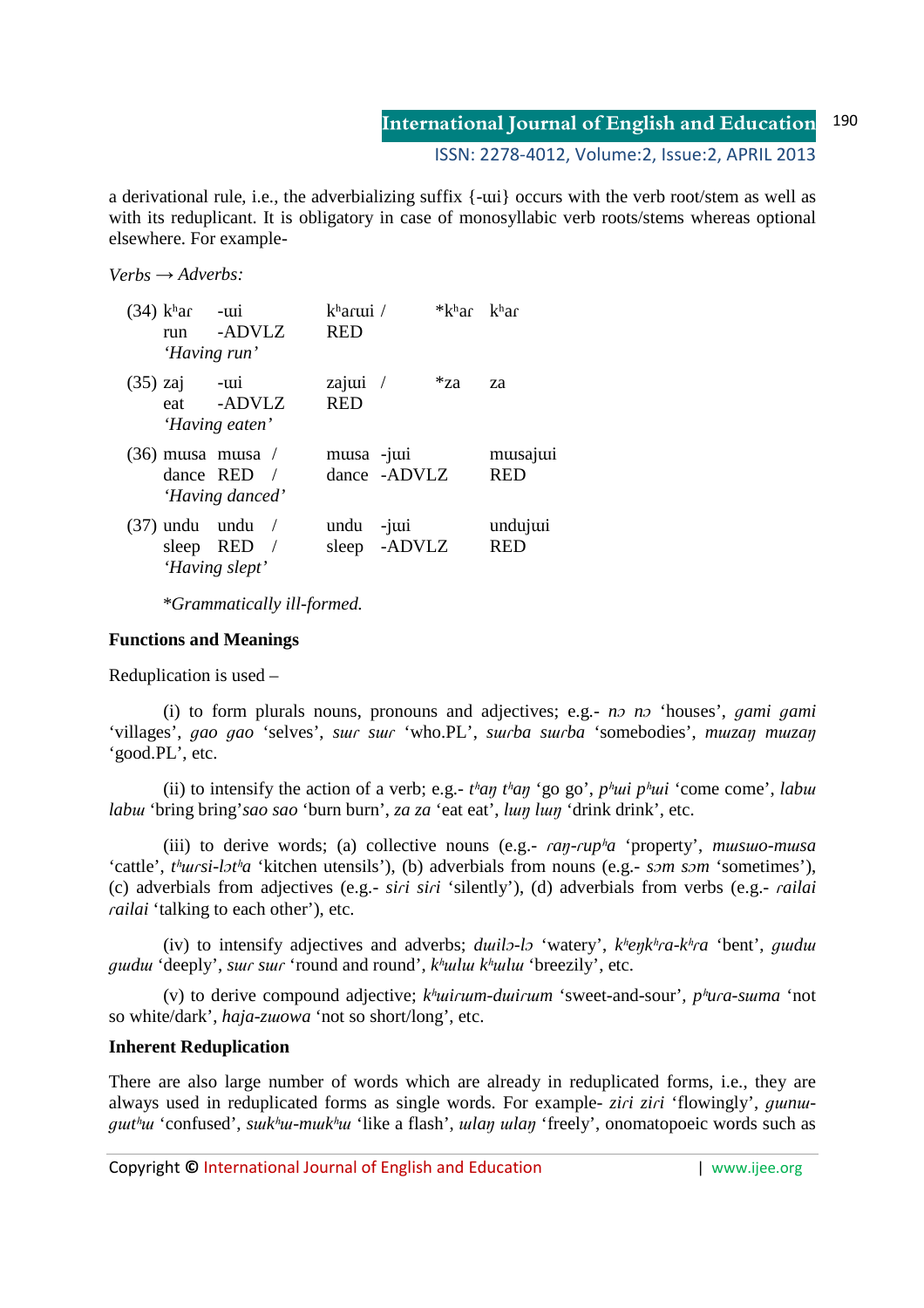ISSN: 2278-4012, Volume:2, Issue:2, APRIL 2013

*ɡa ɡa*, *meo meo*, etc. These types of words are called inherent reduplicated forms. Some examples follow-

| $(38)$ ziri | 'flowingly'                              | in a continouos sream (of flowing) |     |                                    | ziri<br>RED |
|-------------|------------------------------------------|------------------------------------|-----|------------------------------------|-------------|
|             | $(39)$ guinui<br>'confused'              | (no clear meaning)                 |     | guit <sup>h</sup> ui<br><b>RED</b> |             |
|             | $(40)$ surkhu<br>'like a flash'          | (no clear meaning)                 |     | murkhu<br><b>RED</b>               |             |
|             | $(41)$ welan welan<br>free RED<br>'free' |                                    |     |                                    |             |
| $(42)$ ga   | ga<br>caw RED                            | 'cry of a crow (cawing)'           |     |                                    |             |
| $(43)$ meo  |                                          | miaow/meow RED<br>'miaow miaow'    | meo |                                    |             |

Here, ziri, quintu or quit but sult but or multiput, when, a and meo are not used without their reduplicants or roots/stems.

# **Findings and Conclusion**

Reduplication is one of the integral and most important processes of word formation in the Bodo language. The presence of inherent reduplication proves it. Thus, the word formation in Bodo is incomplete except the reduplication process. This process covers wide range of types of reduplication, which can be categorized into five different types on the basis of the different structures of the roots/stems and their reduplicants; viz., full reduplication, partial reduplication, rhyming reduplication, ablaut reduplication and dissimilar reduplication.

 Some typological kinds of reduplication in the Bodo language are dissimilar reduplication, inherent reduplication, etc. The words formed by inherent reduplication are a problem in defining a word Again, in course of deriving deverbal adverbs reduplication follows a derivational rule, i.e., the adverbializing suffix  $\{-\text{uii}\}\$  occurs with the verb root/stem as well as with its reduplicant. It is obligatory in case of monosyllabic verb roots/stems whereas optional in others.

 The functions of the reduplication elements in the Bodo language show a very much productive property of the reduplication process. The functions of the reduplication in the